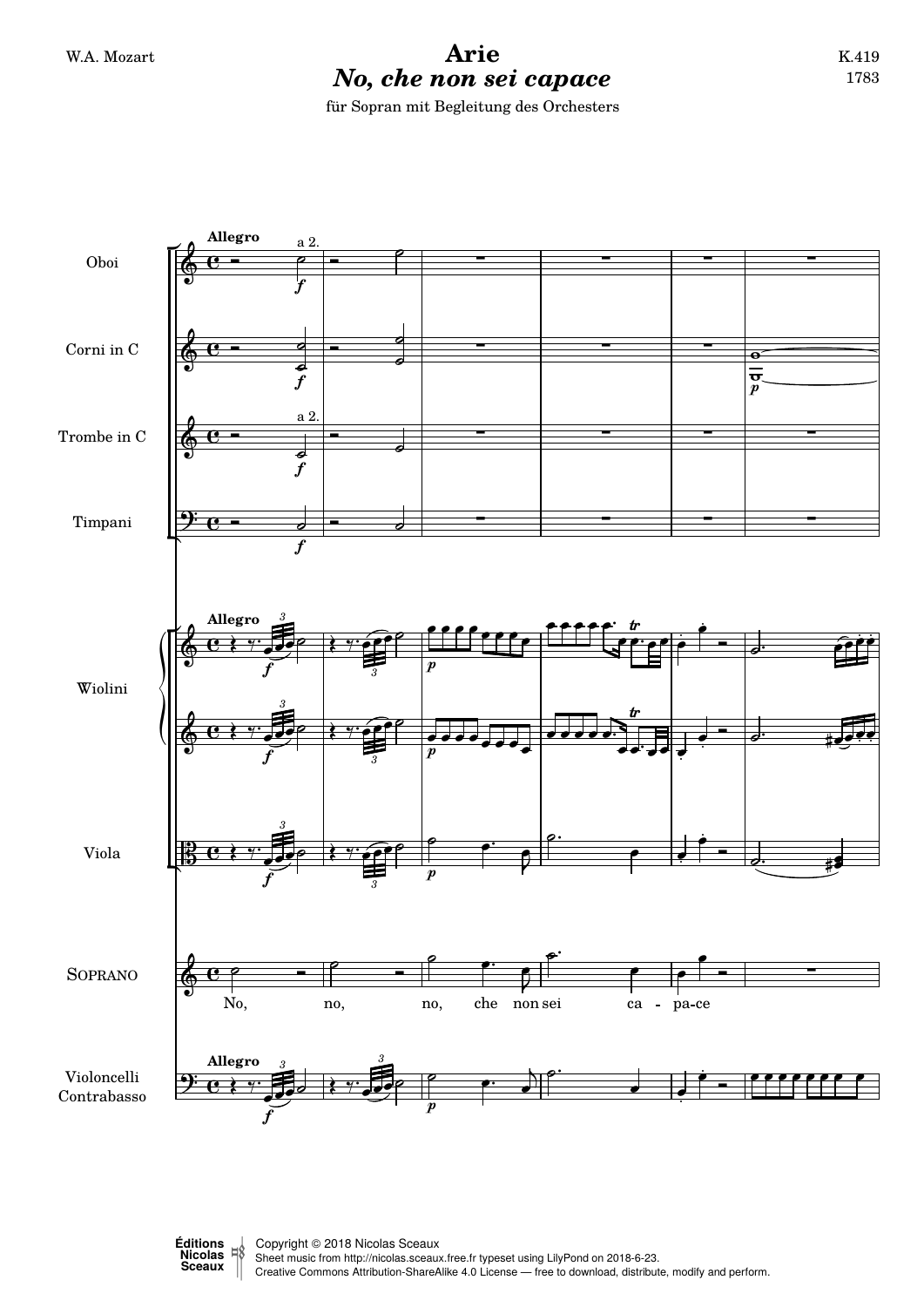

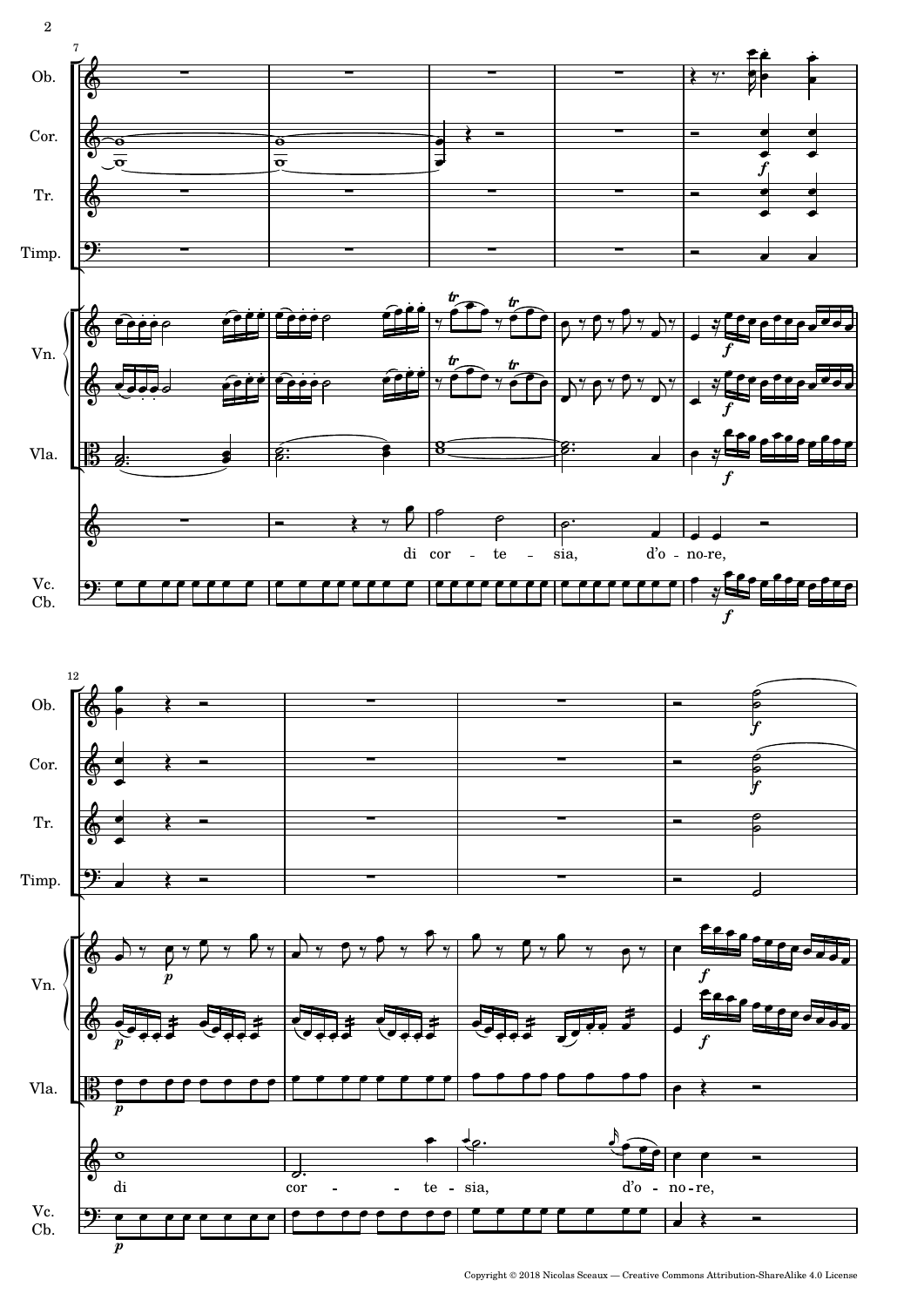



Copyright © 2018 Nicolas Sceaux — Creative Commons Attribution-ShareAlike 4.0 License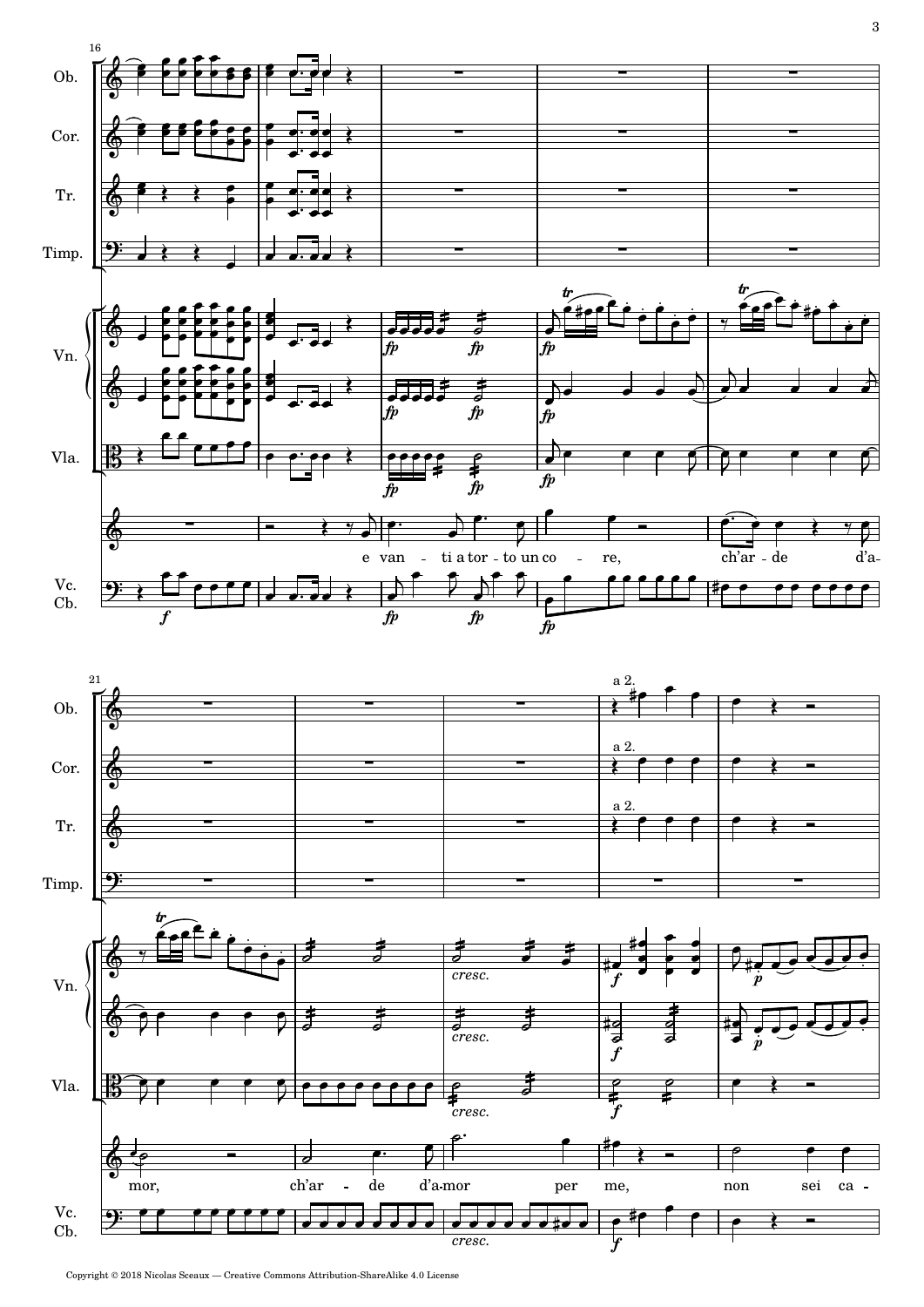

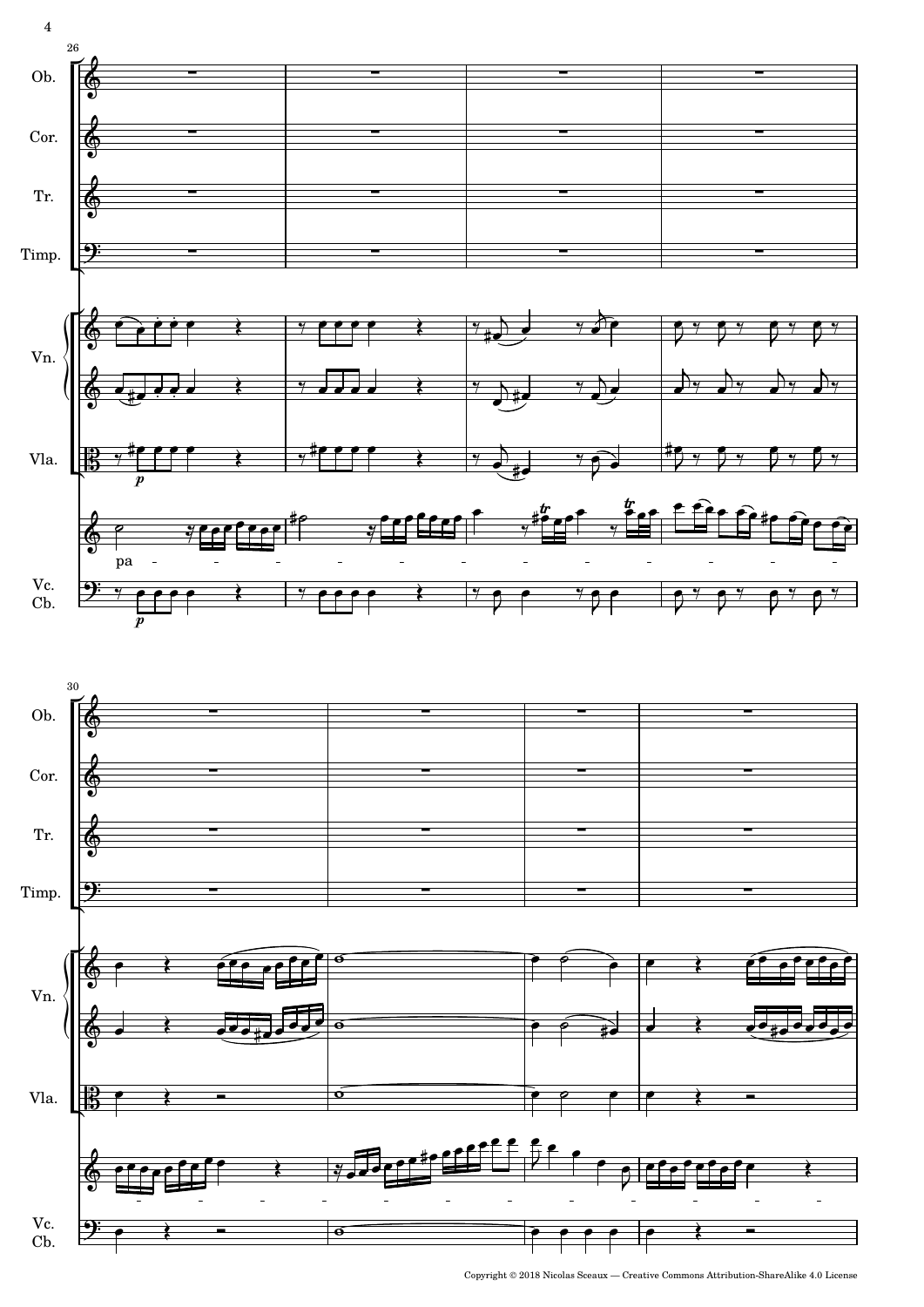





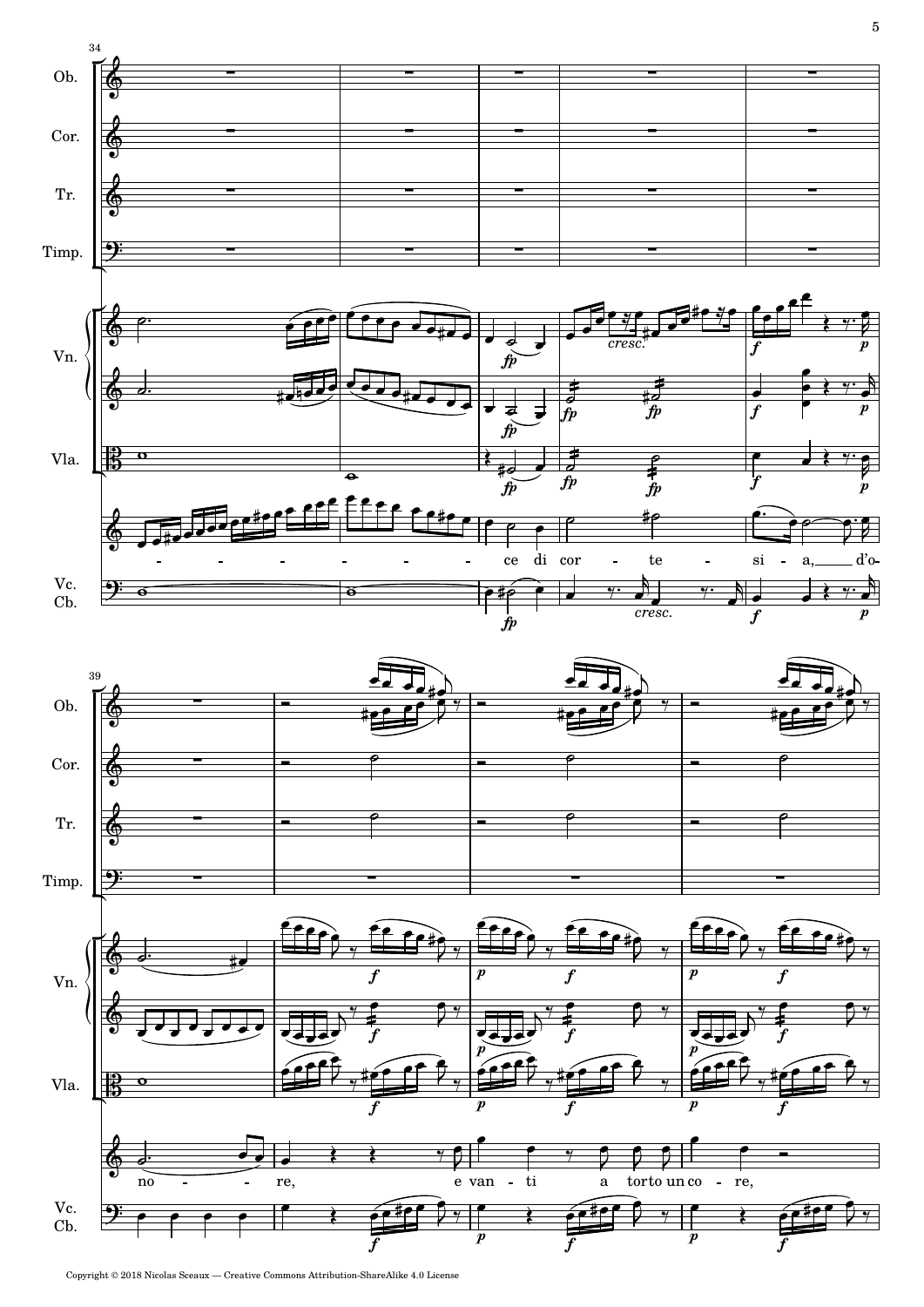

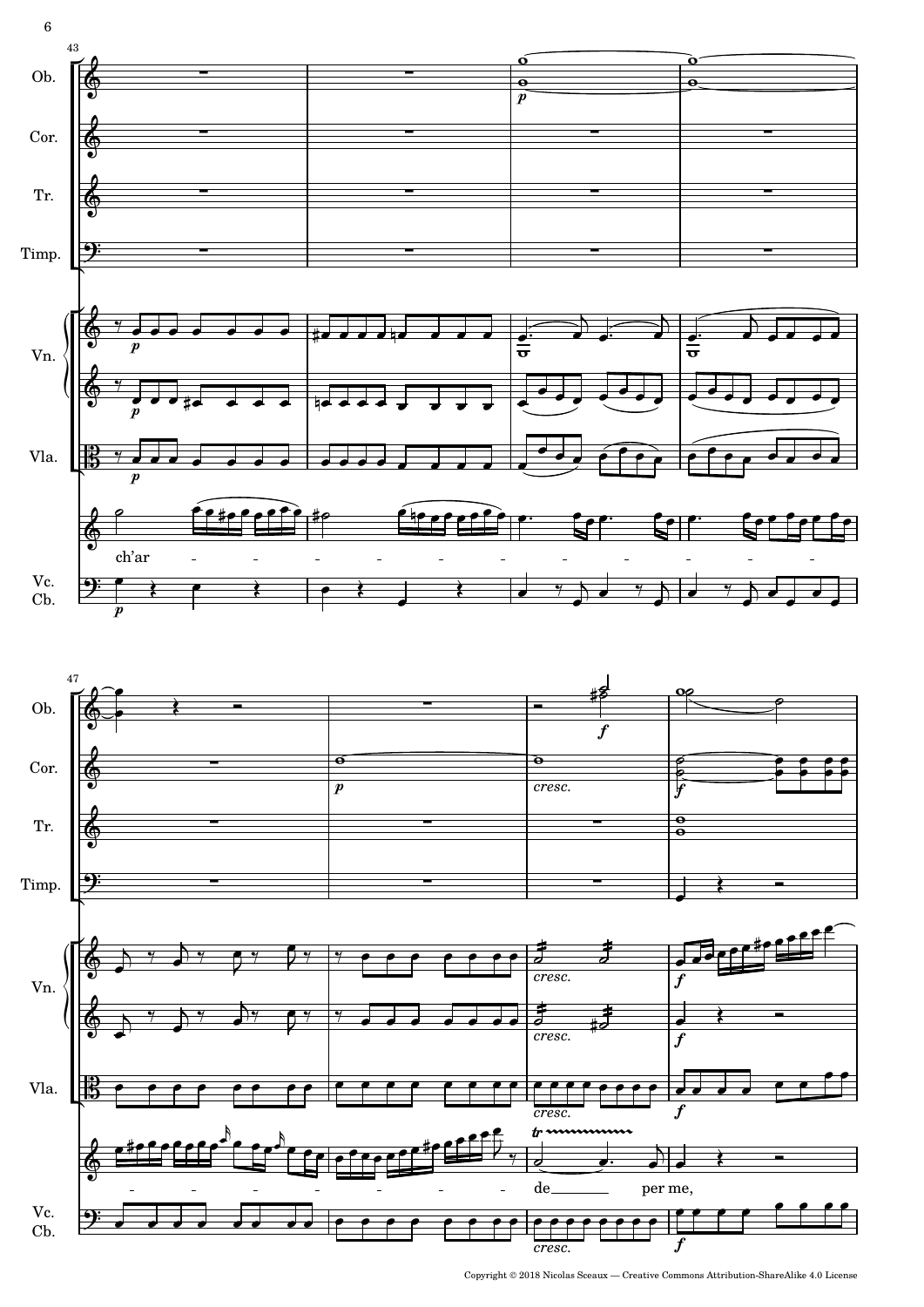

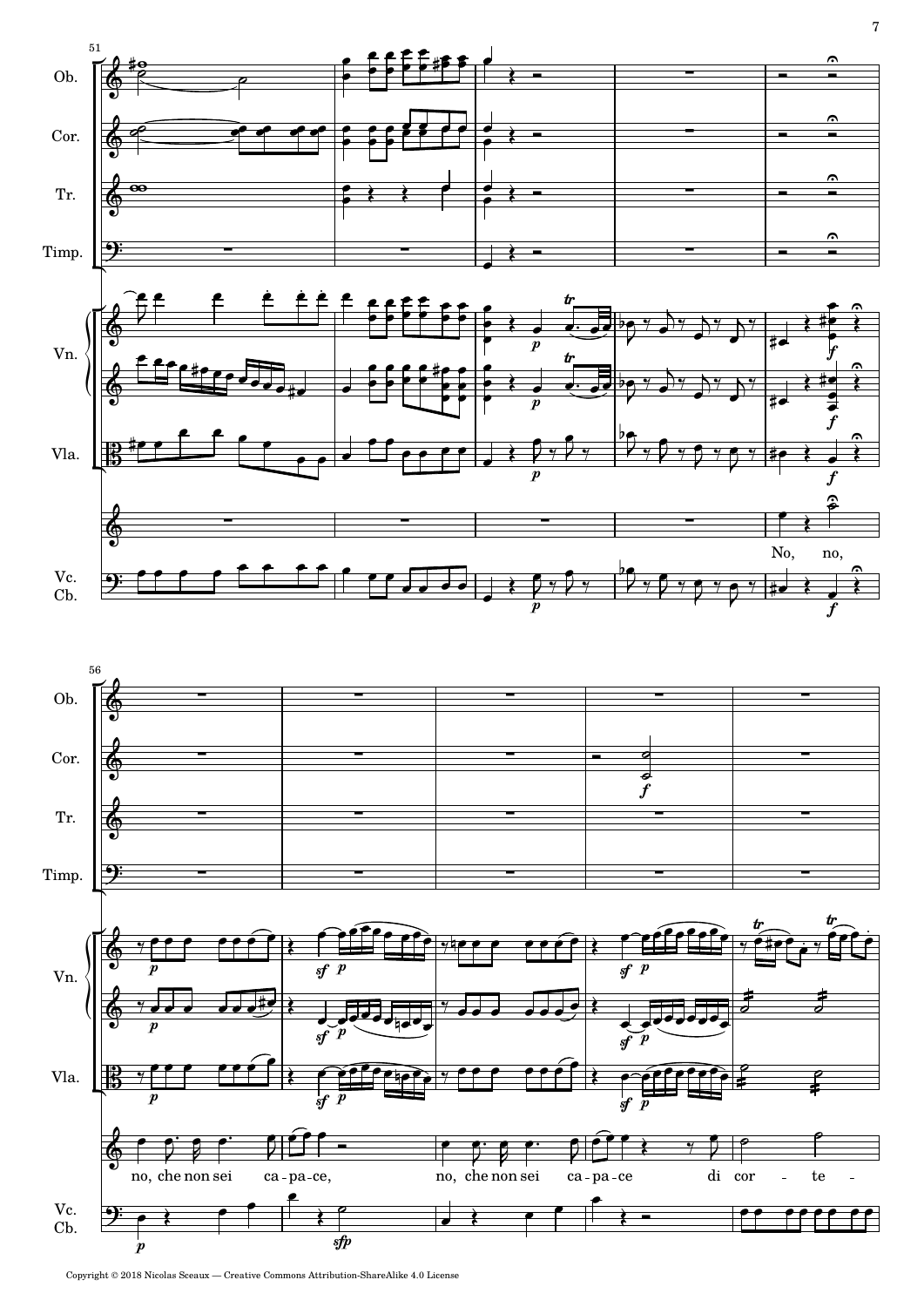



8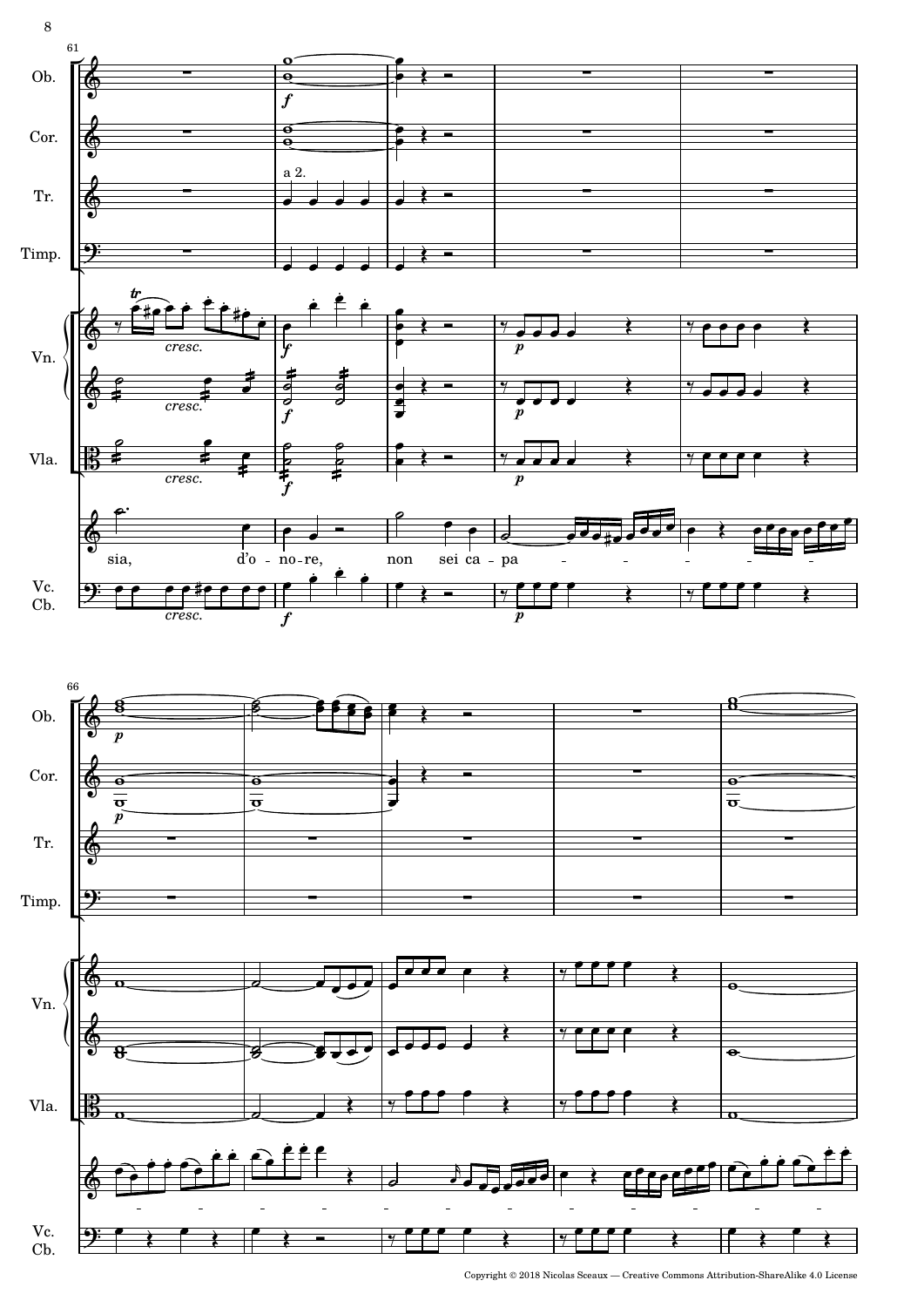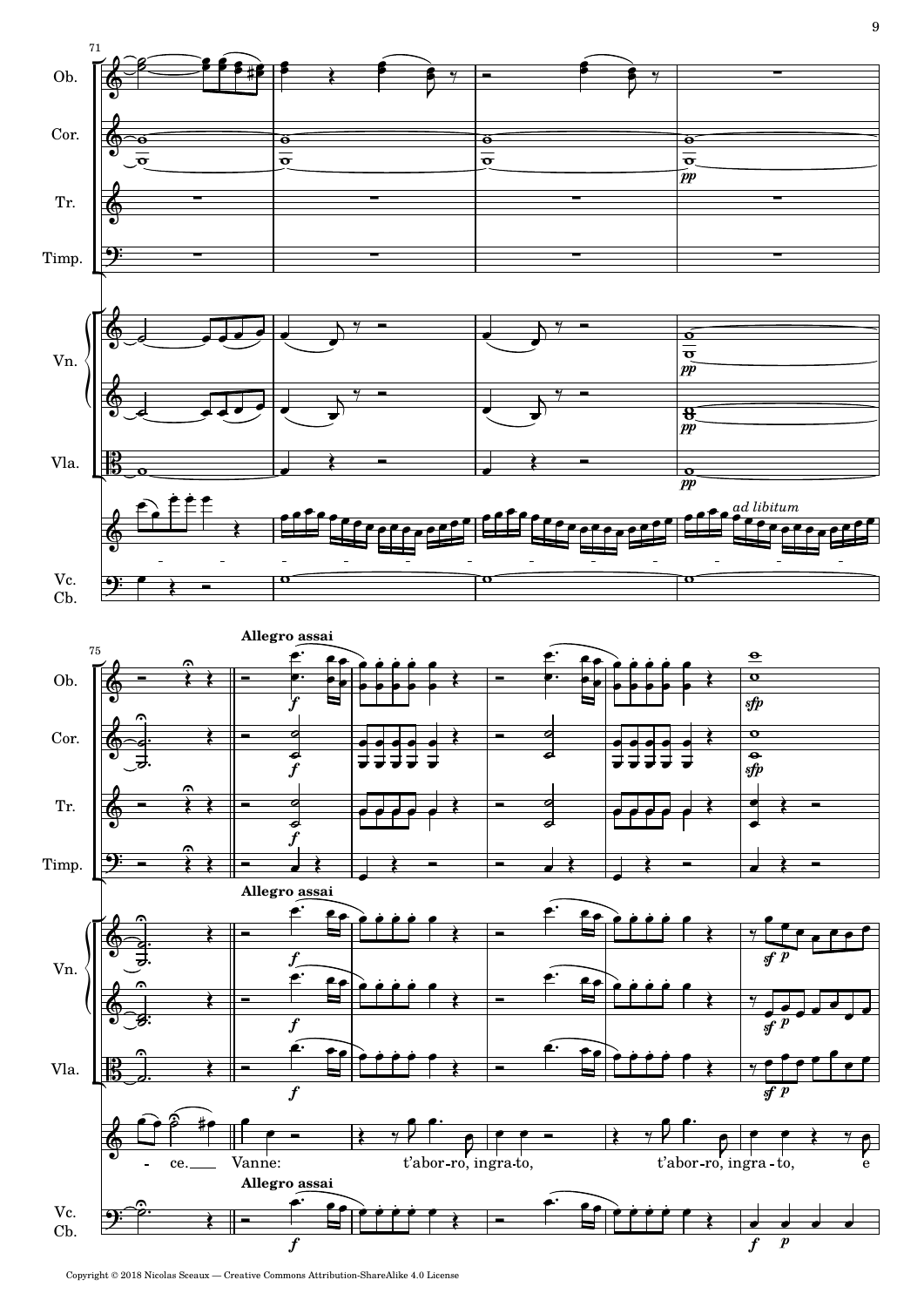

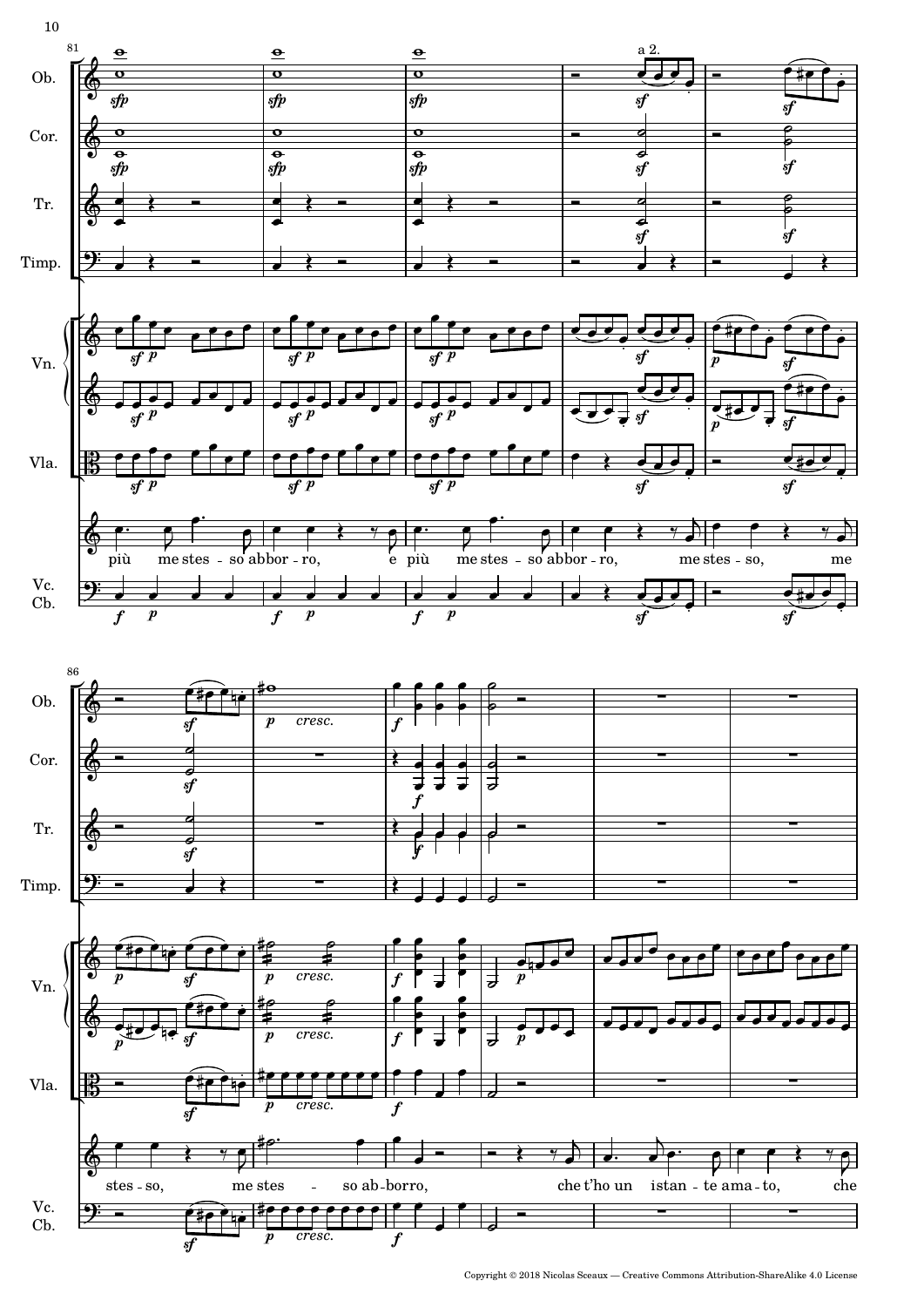

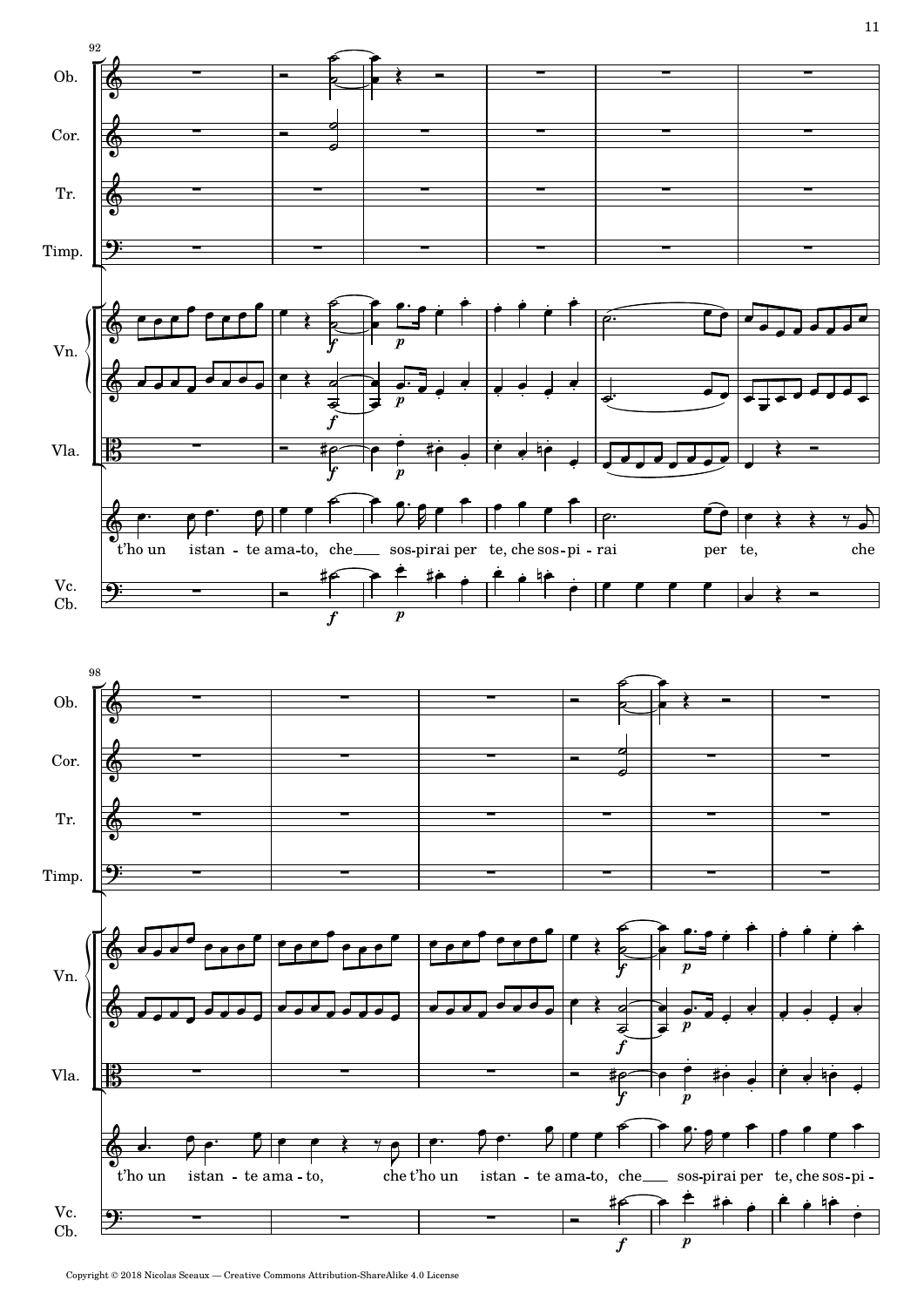

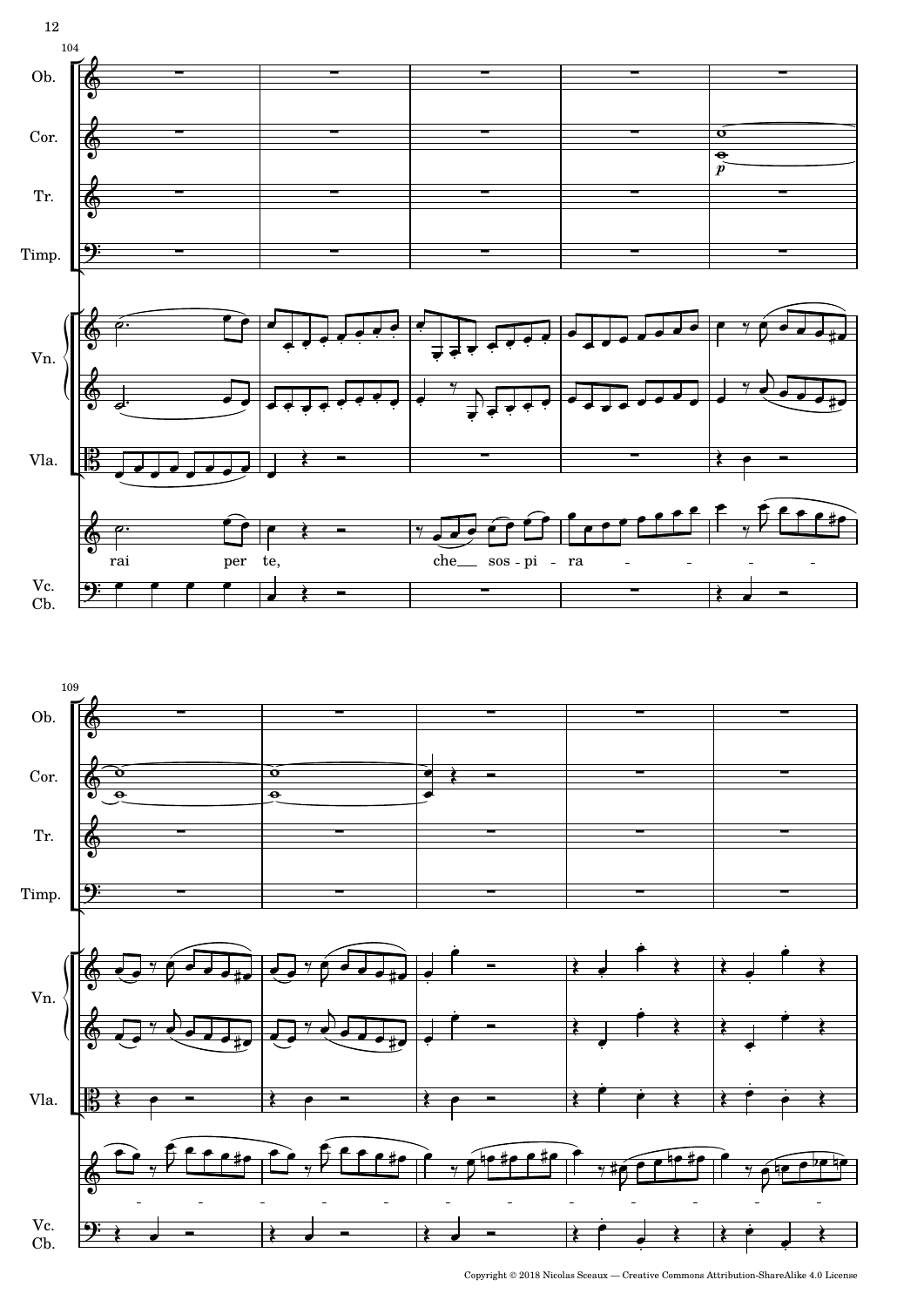

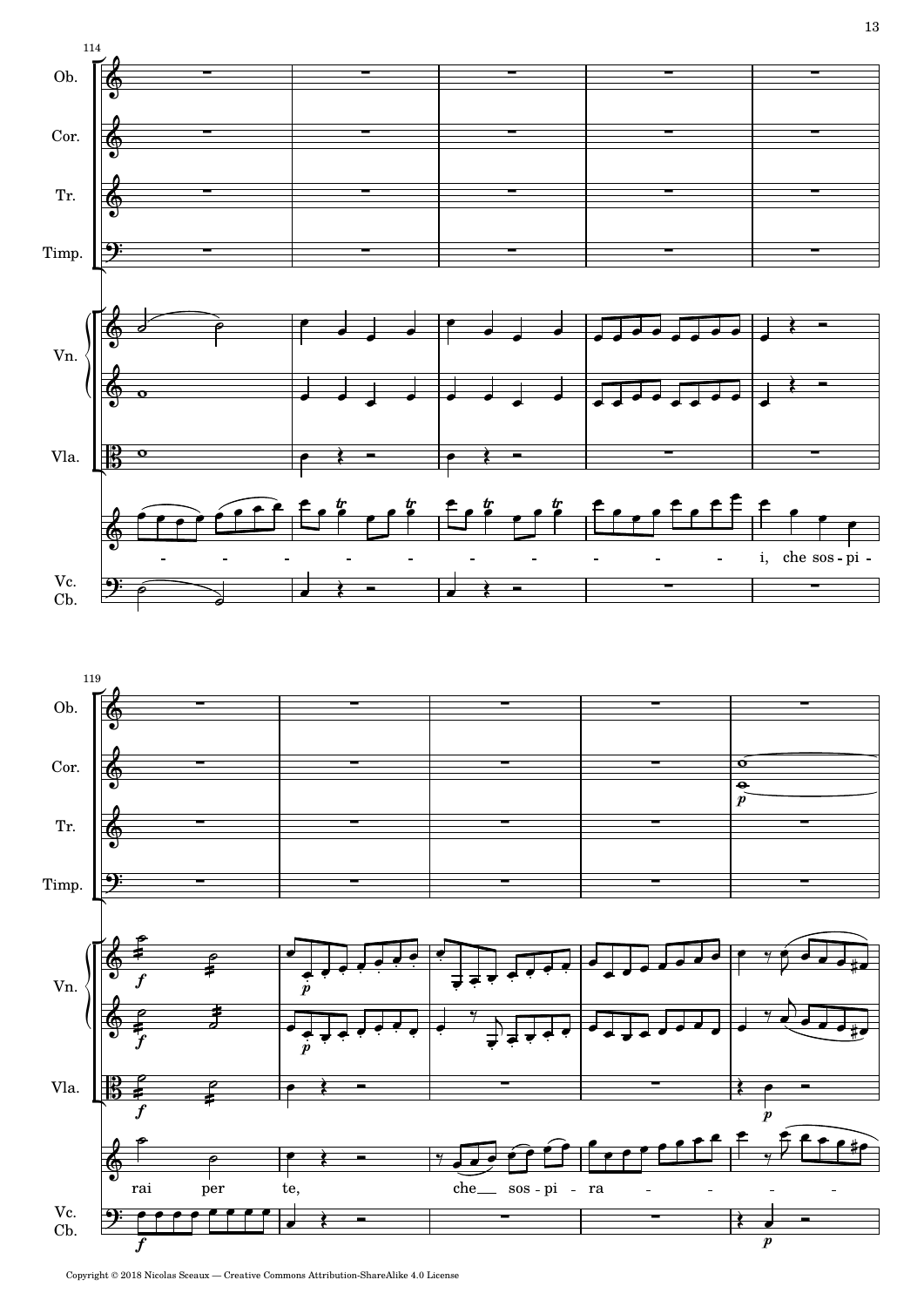